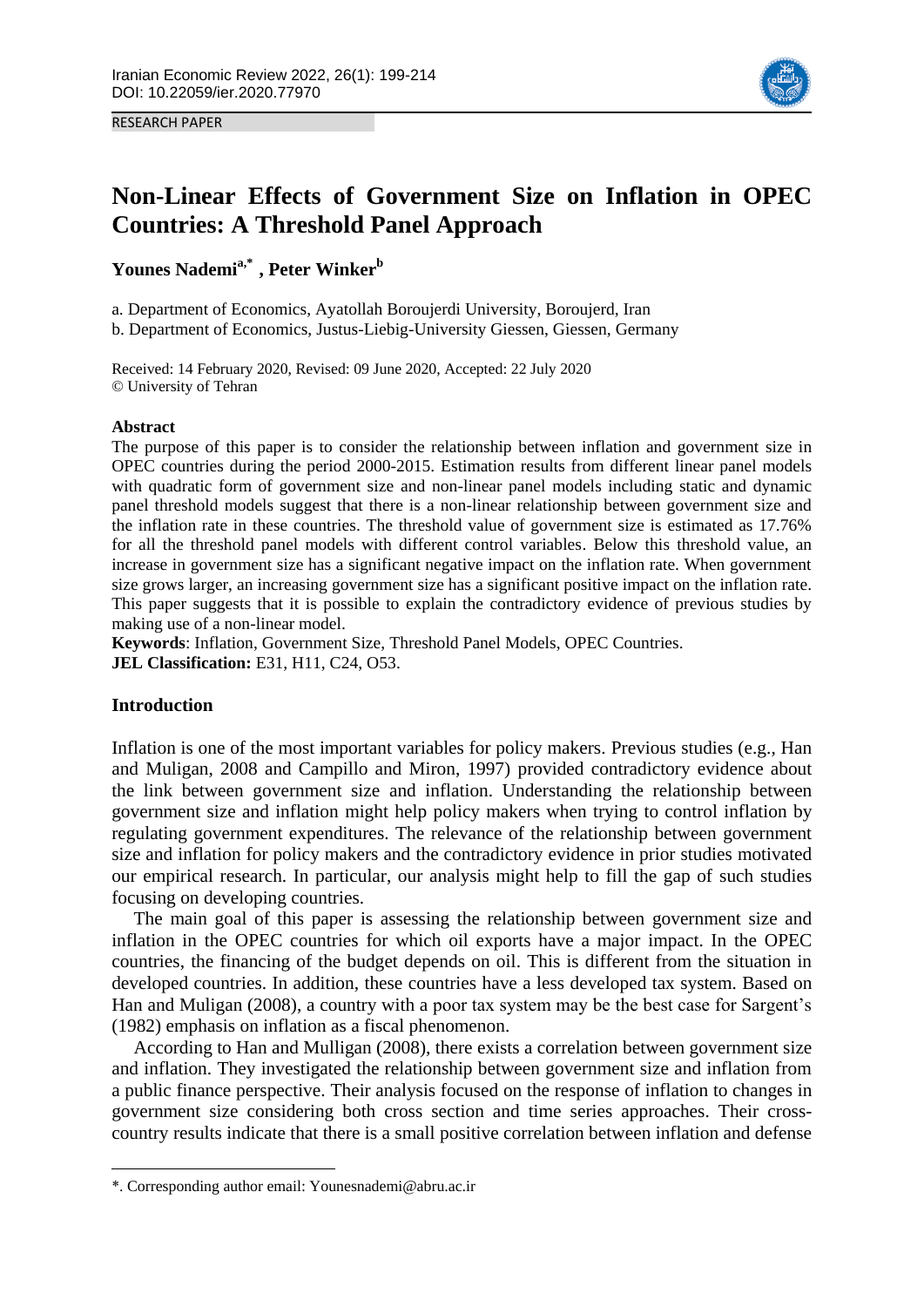spending. In addition, there is a small negative correlation between inflation and non-defense spending. However, these results stand in contrast with other studies, e.g., Grilli et al. (1991) and Campillo and Miron (1997) who found a positive correlation between inflation and government size. A possible reason for these contradictory results regarding the nexus government size-inflation might be the assumption of a linear relationship between government size and inflation in the earlier studies. This assumption generates a bias if the actual relationship is nonlinear. Therefore, in our analysis, we allow for the existence of a nonlinear, more specifically a U-shaped relationship between government size and inflation in OPEC countries. In addition, in order to take into account possible non-linear effects of government expenditures, the empirical analysis is based on two alternative panel models. The first one is a linear panel model that enables non-linear impact of government size by means of adding a quadratic term, while the second one is a threshold panel model using government size as threshold variable.

This paper is organized in five sections. In the following section, we discuss the theoretical framework for explaining inflation with a specific emphasis on the role of the government sector. Section 3 is devoted to the empirical model specification and data description. Section4 shows empirical results and the final section provides concluding remarks.

#### **Theoretical Framework**

In the OPEC countries, the central bank depends on the government. At the same time, due to the lack of an effective tax system, oil revenues make up for a substantial part of state income. Consequently, the government budget is highly dependent on oil revenues. Therefore, these economies may be good examples for the weak form fiscal theory also emphasized by Sargent (1982). For this reason, the focus of our empirical analysis is based on factors of inflation derived from the fiscal theory of inflation with a specific focus on the role of government activities.

#### **Financing the Budget and Inflation**

The government budget has to be financed. In most developed countries, tax income is the major component of government revenues used for funding the budget. In oil-oriented countries like as OPEC countries, besides tax income, oil income is a highly relevant component of government revenues. This establishes a potential link between government size and inflation by the following argument. Oil revenue might be considered as a rather exogenous government income component as it depends mainly on world market prices. However, oil revenue accrues in non-domestic currency ("petrodollars"). In order to use this income for funding government expenditures, the petrodollars are exchanged for domestic currency at the central bank. If this process is not neutralized by open market policies, it results in the creation of new base money. Consequently, the money supply will increase assuming that the money-creation multiplier is not changing in the short run (Mishkin, 2007). Eventually, if output does not grow at the same pace as the money creation does (due to the oil income), inflation might increase. In this case, there are two options to control inflation making use of oil revenues. When oil revenues increase, the central bank obtains enough petrodollars to control the exchange rate. Using this instrument, by an appreciation of the local currency, it might increase imports of goods and services in order to reduce domestic excess demand. Eventually, this might reduce the inflationary pressure. Furthermore, when oil revenue increases, the government budget can be financed largely by this income reducing the probability of a budget deficit, which might have a moderating effect on the inflation.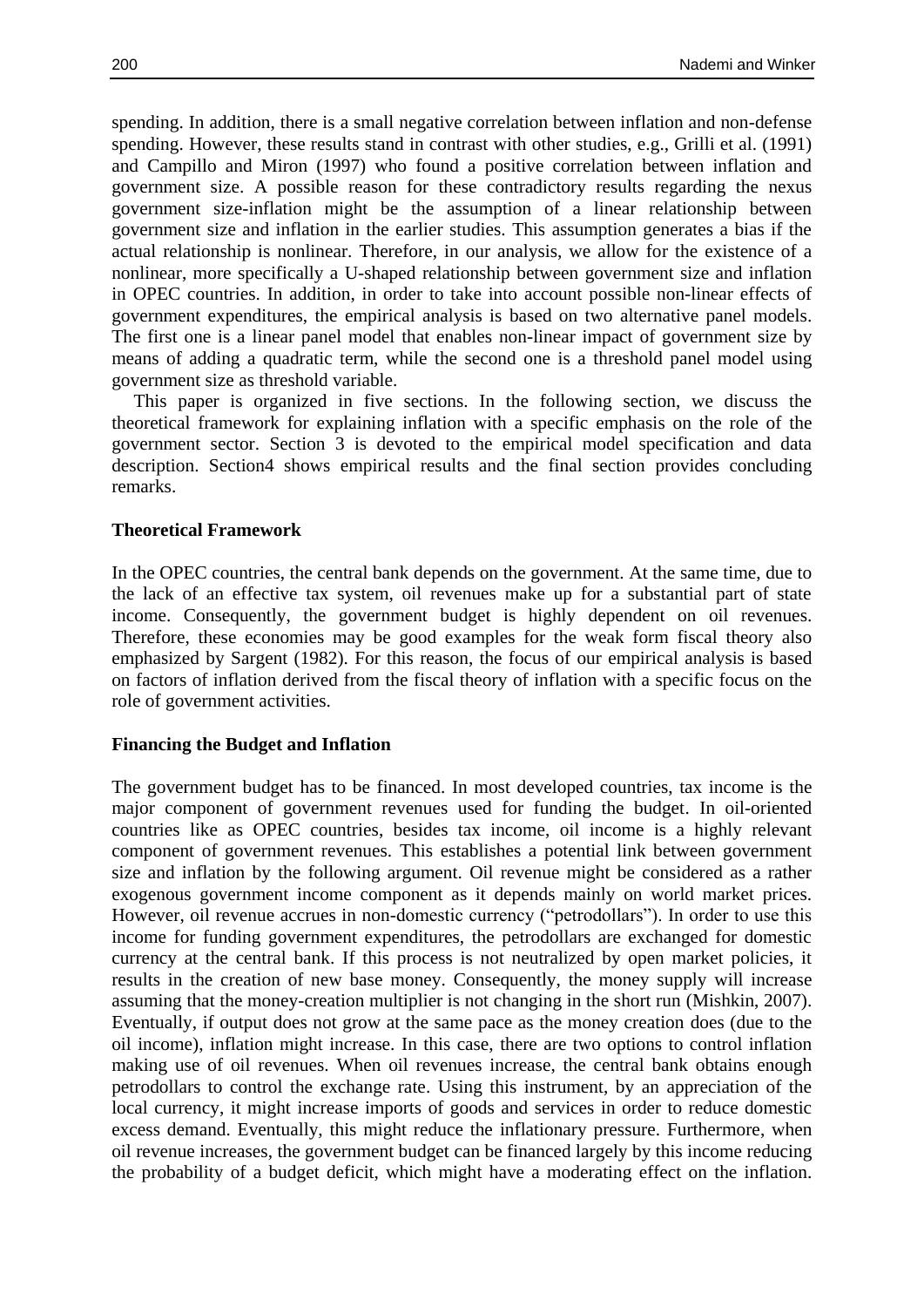Therefore, oil revenue has an ambiguous impact on inflation. In any case, when the oil revenue increases, government size will tend to expand, and in the end, the growing size of the government size might increase the risk of budget deficits and create inflation.

#### **Budget Deficit and Inflation**

A second possible link between government size and inflation is through the budget deficit. In most developing countries, when the government budget has a deficit, the deficit can be financed in three different ways: by borrowing from the public, by borrowing from foreign countries, or by borrowing from the banking system, including the Central Bank (Jafari-Samimi et al., 2012). Due to the limited efficiency of capital markets in most developing countries such as most OPEC countries, borrowing from the public through the capital market is relatively limited in these countries (Jafari-Samimi et al., 2012).

Also, because of the debt crisis foreign financing has decreased, but most developing countries were not able to decrease their fiscal deficit (Jafari-Samimi et al., 2012). Therefore, the governments of most developing countries shifted their financial requirements to the banking system. In these countries, the simplest way of financing the budget deficit is borrowing from the central bank. At the same time, the government debt to the central bank is a component of the monetary base and, consequently, an increase in government debt to the central bank will result in a growth of money supply triggering eventually higher inflation. Inflation reduces the real value of governmental debt and cash holding. The latter effect is also known as inflation tax as it affects the real income of people in the same way as a tax and at the same time generates real revenue for the government in form of the reduced real value of its debt.

In addition, when government size is already large, a further expansion of government is likely to increase the budget deficit. When the budget deficit is financed to a substantial part by borrowing from the central bank, an increasing inflation rate might result. On the other hand, when government size is small, expanding government size does not necessarily increase the budget deficit because in an economy with a small government size, financing government expenditures with tax revenues raised from the private sector might be feasible. According to Armey (1995), there is a positive effect of government expenditure on economic growth in an economy with a small government size. Then, due to the increasing economic activity, tax revenues will increase as well which might contribute to the funding of the expanding government expenditure. Furthermore, according to Armey (1995), in an economy with small government size, government expenditure is more efficient than in an economy with large government size. This more efficient expenditure can promote aggregate supply by providing public goods for the private sector and, as a result, might have a decreasing effect on the price level.

To sum up, from a theoretical point of view, it appears to be possible that an increase in government size might have different impacts on inflation for different levels of government size.

### **Expanding Government Size, Economic Growth and Price Level**

In the traditional Keynesian model, the expansion of government size might be used to stop a recession (Chen and Lee, 2005), but Landau (1983), Engen and Skinner (1992), Fölster and Henrekson (2001), and Dar and AmirKhalkhali (2002) found a negative relationship between government size and economic growth because there are decreasing returns of government expenditure and a crowding out effect of private investment. Also, government expenditures are often considered to be inefficient expenditures which will distort the allocation of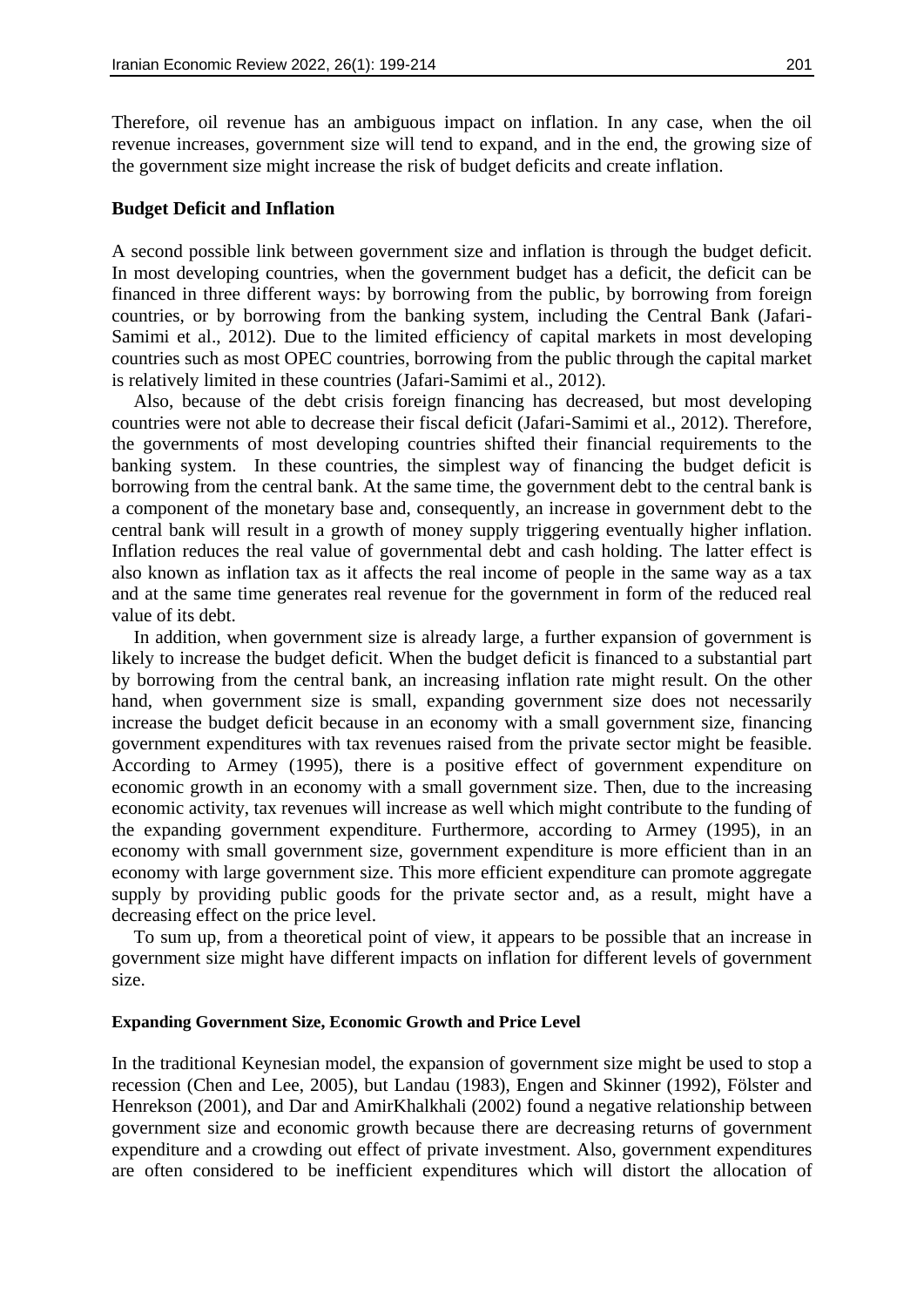resources (Chen and Lee, 2005). In contrast, other theoretical approaches, e.g. by Ram (1986) and Kormendi and Meguire (1986), argue in favor of expanding government size as it might enhance economic growth because the increasing government size provides an insurance function to private property. Likewise, public expenditure can enhance the private investment environment by the provision of public goods (Chen and Lee, 2005).

Armey (1995) indicates that there is a non-linear relationship between government size and economic growth. Abounoori and Nademi (2010) point out that there is a non-linear relationship between government size and economic growth for the OPEC member country Iran. Their results confirm the existence of Armey's (1995) curve in Iran. Abounoori and Nademi (2010) find that the threshold level of government size – measured as share of GDP – is about 35%. This means that for a government size smaller than 35%, economic growth is promoted by expanding government size, while extending government size once the threshold of 35% is passed has a negative impact on economic growth.

Economic growth increases aggregate supply of the economy and might have a negative impact on the price level. However, expanding government size beyond the threshold level of government size decreases economic growth and, consequently, might have a positive impact on the price level. Therefore, when government size is large, expanding government size cannot promote aggregate supply, but rather results in creating inflation. However, when government size is small, expanding government size can promote aggregate supply without generating inflationary tendencies.

Figure 1 provides a stylized illustration of the functional relationship between government size and inflation in oil-oriented countries. When government size is small, an increasing government size might have a negative impact on inflation. The argument for this effect is that because of low or no budget deficit, an increase in government size has mainly a positive effect on aggregate supply according to the Armey Curve. In contrast, when government size is relatively large, a further increase of government size will have a positive impact on inflation. This is the result of the corresponding budget deficit and its financing by borrowing from the central bank as well as of a decreasing aggregate supply effect.



**Figure 1**. Possible link between Government Size and Inflation **Source**: Theoretical framework of the research.

#### **Model Specification and Data Description**

In this section, we first describe the empirical models for inflation based on the discussion of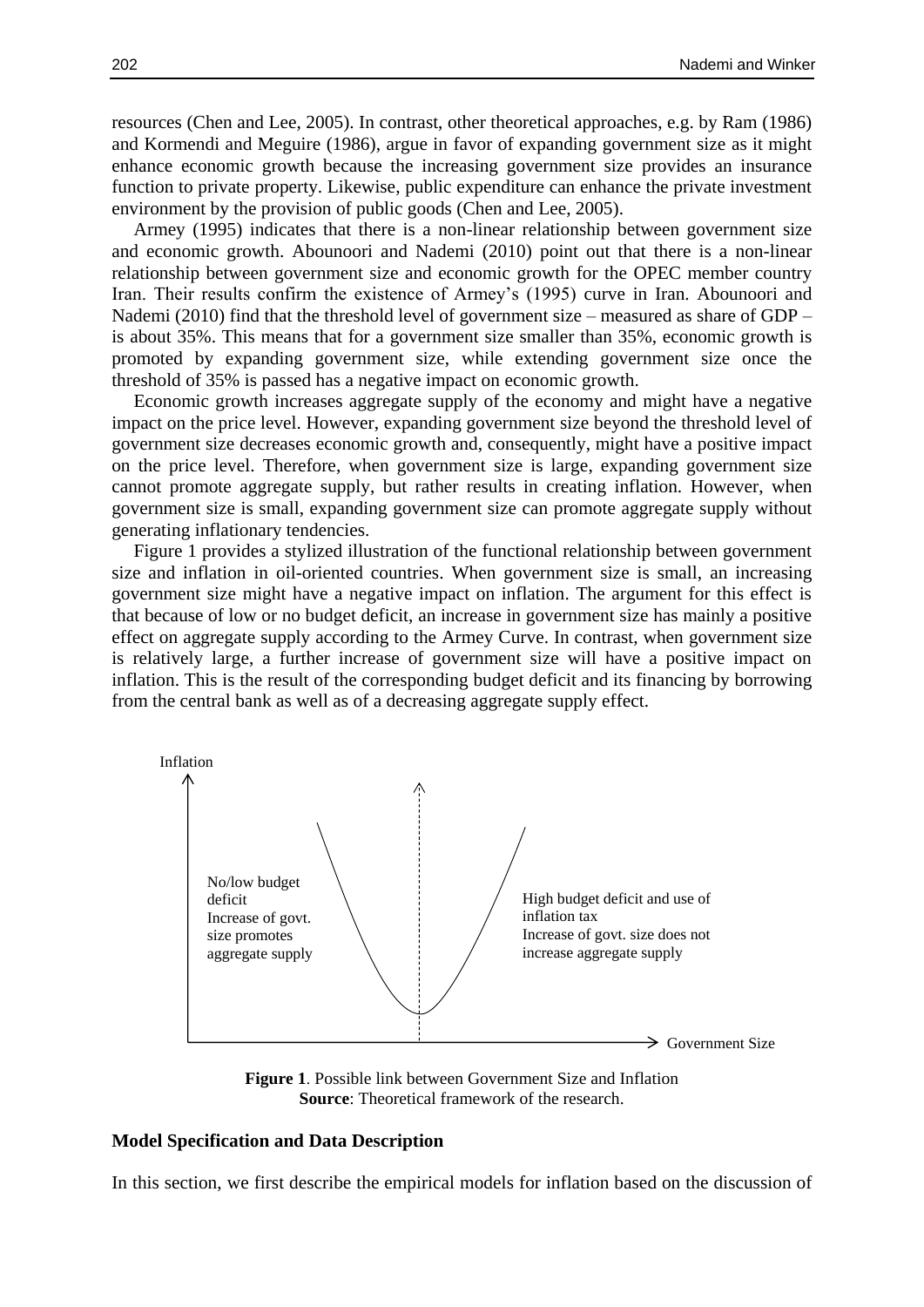relevant factors in the previous section. Furthermore, the data used for the estimation of the models are described.

In order to reflect the potentially non-linear relationship between government size and inflation, we consider two alternative models. The first one presented in equation (1) is a linear panel model allowing for a quadratic impact of government size (gs):

$$
inf_{it} = \alpha_0 + \alpha_1 gs_{it} + \alpha_2 gs_{it}^2 + \beta X_{it} + \varepsilon_{it}
$$
\n<sup>(1)</sup>

The second model (2) allows for two regimes as a function of government size, which are linked to different effects of government size on inflation:

$$
inf_{it} = \beta X_{it} + I[g_s] \le \gamma \cdot (\alpha_0 + \alpha_1 gs_{it}) + I[g_s] \le \gamma \cdot (\alpha_2 + \alpha_3 gs_{it}) + \varepsilon_{it},
$$
\n
$$
\text{with } I[g_s] \ge \gamma = \begin{cases} 1 & \text{if } g_s \ge \gamma \\ 0 & \text{if } g_s \le \gamma \end{cases},
$$
\n
$$
(2)
$$

where i and t are indices of country and time, respectively.  $inf_{it}$  is the inflation rate which is obtained from the consumer price index  $CPI_{it}$  for each country as

$$
inf_{it} = \frac{c_{Plit} - c_{Plit-1}}{c_{Plit-1}}
$$
\n
$$
\tag{3}
$$

 $gs_{it}$  is the measure of government size which is defined as the ratio of general government final consumption expenditure divided by GDP.

 $X_{it}$  is a vector of control variables affecting inflation including  $gm2_{it}$ ,  $oil_{it}$  and  $un_{it}$ . Thereby,  $gm2_{it}$  is the growth of broad money which includes cash, coins and balances held in checking and savings accounts;  $\delta i l_{it}$  is the share of oil rent in GDP, where the oil rent is given by the difference between the value of crude oil production at world prices and total costs of production; and  $un_{it}$  denotes the unemployment rate that is calculated as the ratio of the number of unemployed workers divided by the active population. Unemployed workers are defined as those workers who have the ability and willingness to work and seek work, but  $\alpha$  have any job.<sup>1</sup>

In addition, the first lag of inflation is included as explanatory variable in the dynamic linear and threshold models. Thus, both the linear and the threshold models are estimated in a static and a dynamic variant.

In the threshold model with government size as threshold variable, inflation is modelled as having two regimes corresponding to high and low government size. Thereby,  $\gamma$  denotes the threshold value of government size that determines a regime change. This threshold value is estimated by minimization of the residual sum of squares. To this end, equation (2) is estimated by Ordinary Least Squares (OLS) for each observed value of government size, which might serve as a potential threshold (we follow the usual approach of considering only values falling between the 15%- and 85%-percentile of the observed values to avoid a regime with too few observations). Then, following Chan (1993) and Hansen (1999), the threshold value that minimizes the sum of squares of the residuals is selected as value of  $\gamma$  for the further analysis. In order to test for the existence of two regimes in the government size, we have used the bootstrap procedure proposed by Hansen (1997; 1999; 2000). The hypothesis for this test is the following:

**.** 

<sup>1.</sup> Based on the International Labor Organization (ILO) definition.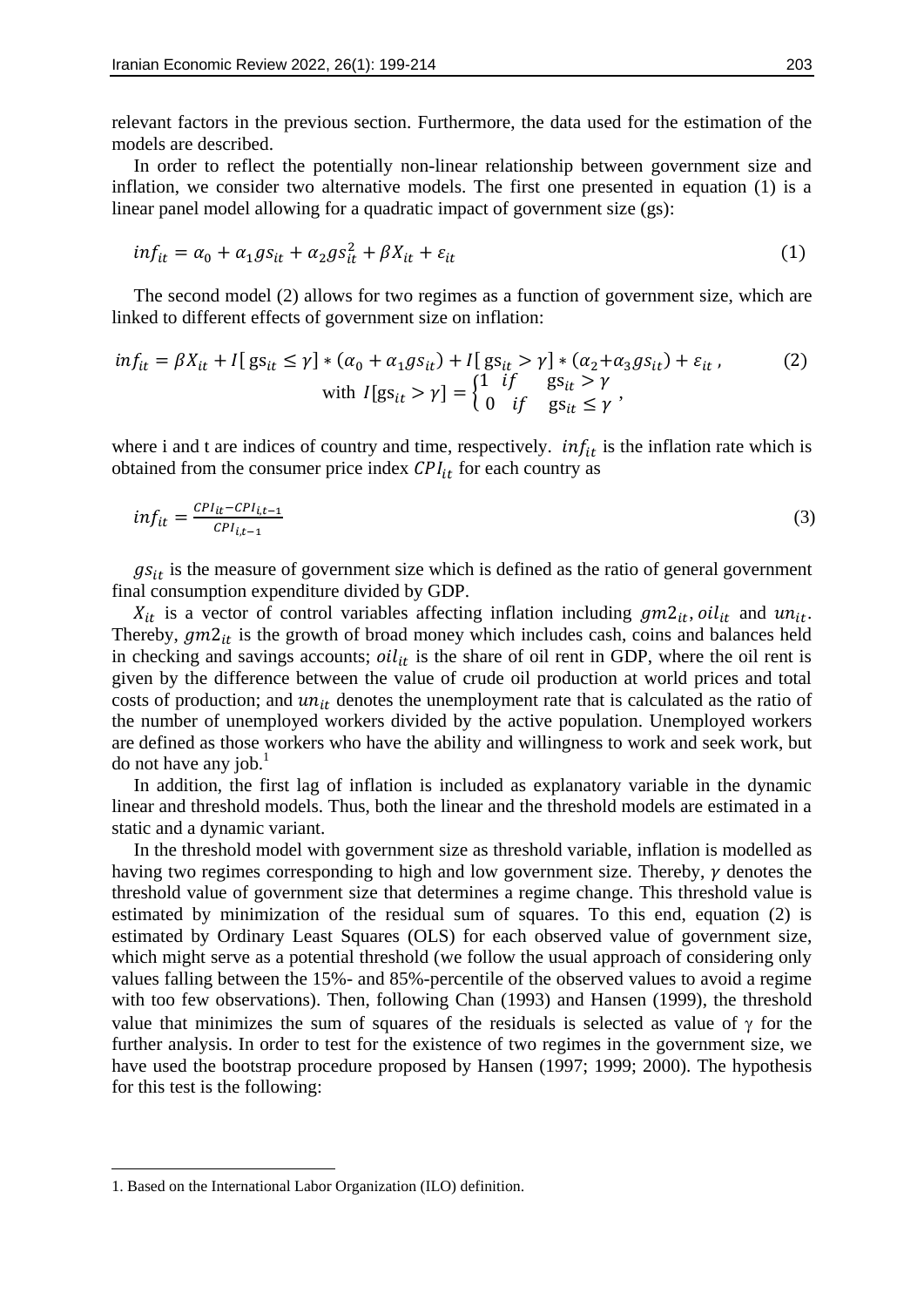$$
\begin{aligned} \n\int H_0: \alpha_0 = \alpha_2, \alpha_1 = \alpha_3 \\ \n\langle H_1: Otherwise \rangle \n\end{aligned} \n\tag{4}
$$

The null hypothesis  $(H_0)$  indicates that the model is linear, i.e. it cannot be differentiated between two distinct regimes of government size. The alternative hypothesis  $(H_1)$  indicates that the model is nonlinear, and the threshold value is relevant. Under the null hypothesis, the threshold value is unidentified. Therefore, the critical value cannot be obtained by simulation. To solve this problem, Hansen (1996) has introduced a statistic to calculate the asymptotic *p*value for a large enough sample making use of a bootstrap method.<sup>1</sup> The  $F_1$ -statistic for the linearity test is given by

$$
F_1 = \frac{RSS_0 - RSS_1(\hat{r})}{\hat{\sigma}^2},\tag{5}
$$

where  $RSS_0$  and  $RSS_1(\hat{y})$  are the residual sum of squares under the null hypothesis and the alternative, respectively, and  $\hat{\sigma}^2$  is the variance of the error terms in equation (2).

In addition, for testing one threshold against two threshold values, we considered the following model:

$$
inf_{it} = \beta X_{it} + I[ g s_{it} \leq \gamma_1] * (\alpha_0 + \alpha_1 g s_{it}) + I[ \gamma_1 < g s_{it} \leq \gamma_2] * (\alpha_2 + \alpha_3 g s_{it})
$$
  
+ 
$$
I[ g s_{it} > \gamma_2] * (\alpha_4 + \alpha_5 g s_{it}) + \varepsilon_{it}, \qquad (6)
$$
  
with 
$$
I[ g s_{it} \leq \gamma_1] = \begin{cases} 1 & \text{if } g s_{it} \leq \gamma_1 \\ 0 & \text{if } g s_{it} > \gamma_1 \end{cases}, I[ \gamma < g s_{it} \leq \gamma'] = \begin{cases} 1 & \text{if } \gamma_1 < g s_{it} \leq \gamma_2 \\ 0 & \text{if } \gamma_1 < g s_{it} \leq \gamma_2 \end{cases}
$$

According to Hansen (1999), we have estimated the model  $(6)^2$ . Then, we have tested one threshold against two thresholds by  $F_2$  statistic as following:

$$
F_2 = \frac{RSS(\hat{r}) - RSS(\hat{r}')}{\hat{\sigma}^2'},
$$

Where  $RSS(\hat{y})$  is residual sum of square in model (2) which has only one threshold and RSS( $\hat{\gamma}$ ') is residual sum of square in model (6) which has two threshold values.  $\hat{\sigma}^2$  is the variance of the error terms in equation (6). If  $F_2^3$  is large, the null hypothesis of existence one threshold value has to be rejected and, at least, there are two distinct threshold values.

Finally, again following Hansen (1999), we constructed confidence intervals for the threshold value at 5% significance level as follows:

$$
LR(\gamma) = \frac{RSS(\gamma) - RSS(\hat{\gamma})}{\hat{\sigma}^2} \tag{7}
$$

where  $RSS(\gamma)$  is the residual sum of square for each possible threshold value  $\gamma$  and  $RSS(\hat{\gamma})$ is the residual sum of square for the estimated threshold value  $(\hat{\gamma})$ . Then, by plotting  $LR(\gamma)$ against each threshold value  $(\gamma)$  and drawing a flat line at  $C(\alpha)$ , we obtain the confidence interval defined by  $LR(y) \leq C(\alpha)$  at  $\alpha$  significance level. Critical values are obtained by direct inversion of the distribution function of  $C(\alpha)^4$  (Hansen, 1999).

**.** 

<sup>1.</sup> For more detail, see Hansen (1996, 2000).

<sup>2.</sup> For more detail, please see Hansen (1999).

<sup>3.</sup> The critical values are obtained by a bootstrap method.

<sup>4.</sup> Critical value is 7.35 at 5% significance level (Hansen, 1999).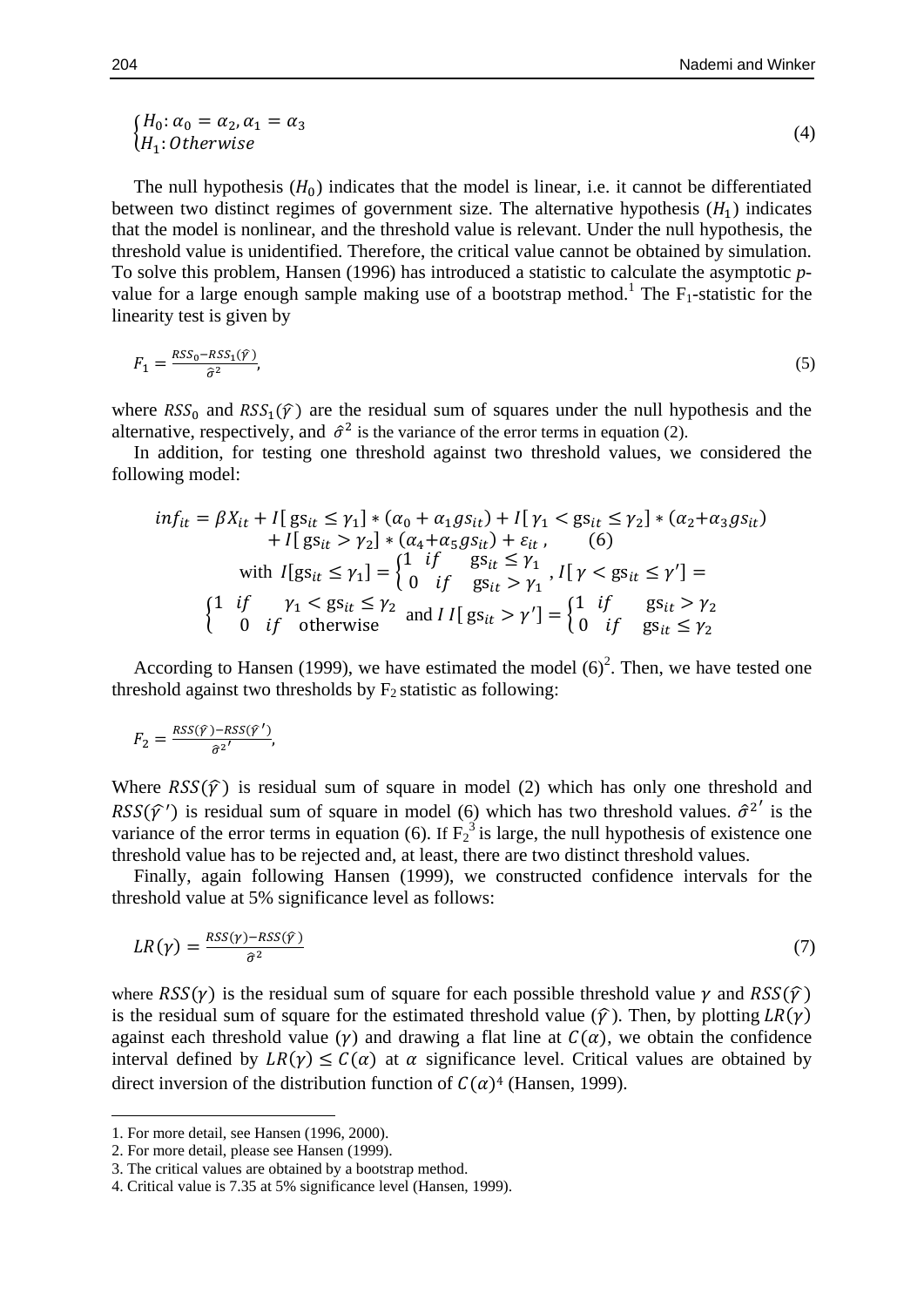$$
C(\alpha) = -2\log(1 - \sqrt{1 - \alpha})\tag{8}
$$

For dealing with possible problems of endogeneity, we use GMM estimators for both the linear and the threshold models. Following Seo and Shin (2016) the threshold panel GMM method has been used for estimating the dynamic threshold model. Thereby, following Arellano and Bond (1991), the lagged endogenous variables have been used as instrument variables. In this case, 2–4 lags of the endogenous variables were used as the instrument and the dynamic models have been estimated by the first difference GMM estimator.

We obtained the data from the World Development Indicator (WDI) database<sup>1</sup> for the period of 2000-2015. The OPEC countries including Algeria, Angola, Ecuador, Equatorial Guinea, Gabon, Iran, Iraq, Kuwait, Libya, Nigeria, Qatar, Kingdom Saudi Arabia (KSA), United Arab Emirates (UAE) and Venezuela are considered.

|                           |            |           | <b>Descriptive Statistics</b> |         |  |  |  |
|---------------------------|------------|-----------|-------------------------------|---------|--|--|--|
| <b>Variable</b>           | $Mean(\%)$ | $Max(\%)$ | $Min(\% )$                    | St. dev |  |  |  |
| Inflation                 | 13.3       | 324.99    | $-10.06$                      | 32.49   |  |  |  |
| Government Size           | 14.54      | 42.50     | 2.73                          | 5.50    |  |  |  |
| Oil Rent in GDP           | 29.74      | 83.50     | 3.03                          | 15.81   |  |  |  |
| The Growth of Broad Money | 22.85      | 303.73    | $-14.07$                      | 28.19   |  |  |  |
| Unemployment              | 9.98       | 29.77     | 0.80                          | 6.09    |  |  |  |

**Table 1**. Descriptive Statistic of Inflation and Government Size in OPEC Countries

**Source**: Own calculations based on WDI Data.

Table 1 provides descriptive statistics for the variables in the OPEC countries during the period of 2000-2015. Among these countries, Angola exhibits the highest mean of the yearly inflation rate with 53%, while Libya has the lowest value with only 1.7%. The maximum yearly inflation rate of 325% occurred in Angola in 2000 and the lowest inflation rate was observed 2007 in Iraq with -10%.

Among the selected countries, Saudi Arabia (KSA) exhibits the highest mean of government size with 23%, while Nigeria with a mean share of only 8% has the lowest value. The maximum government size reported amounts to 42.5% in Angola for the year 2000, while the minimum occurred 2005 in Equatorial Guinea with 2.7%.

The maximum share of oil rent in GDP is belonging to Equatorial Guinea with 83.50% and the minimum share of oil rent in GDP is belong to Nigeria with 3.03%.

Among these countries, Angola exhibits the highest of the yearly growth of broad money with 303.73%, while Equatorial Guinea has the lowest value with 14.07%.

Finally, the maximum rate of unemployment is belonging to Algeria with 29.77% and the minimum rate of unemployment is belonging to Kuwait with 0.8%.

# **Empirical Results**

1

Before fitting the different models introduced above, the variables are tested with regard to their stationarity. To this end, the ADF Fisher chi-square test introduced by Maddala and Wu (1999), the Levin, Lin & Chu (2002) test and the PP-Fisher Chi-Square test introduced by Choi (2001) are used.

The results<sup>2</sup> of all tests indicate that the null hypothesis of non-stationarity is rejected at the 5% significance level for all variables in the model. Consequently, we can apply standard econometric methods for the estimation of the models.

<sup>1.</sup> https://data.worldbank.org/products/wdi

<sup>2.</sup> The results of the unit-root tests are reported in the Appendix.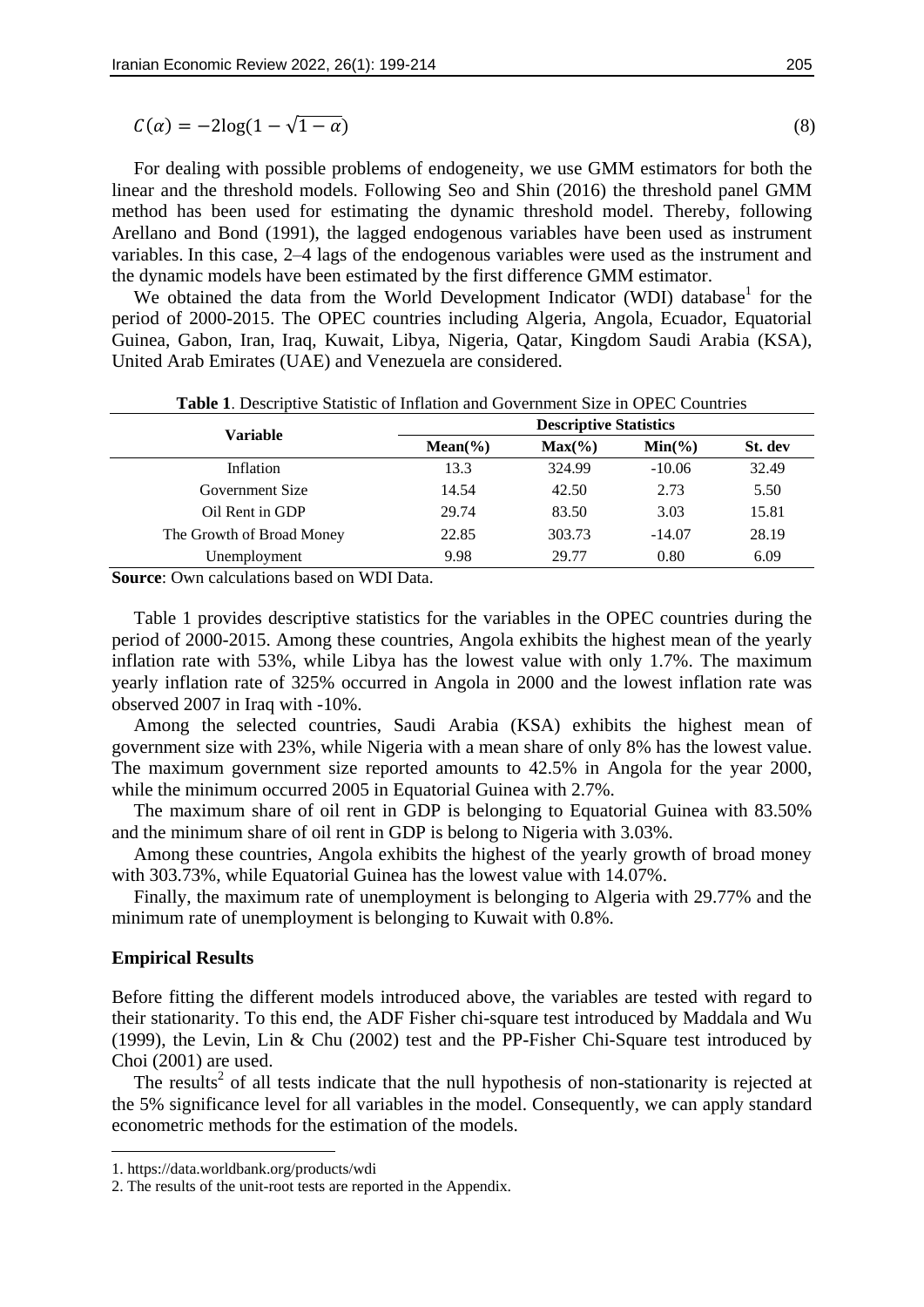For checking the robustness of the results obtained for the nonlinear relationship between inflation and government size, we consider eight models with different sets of explanatory variables.

Table 2 and 3 summarize the estimation results of the linear static and dynamic panel models allowing for a nonlinear effect of government size by adding a quadratic term. The results demonstrate that there is a pronounced U-shaped relationship between government size and inflation in all models considered. Adding or replacing control variables does not change this nonlinear relationship in a qualitative way. Also, the implicit threshold values of government size which is calculated by  $\frac{\partial n}{\partial G_S} = 0$  for each model are reported in Tables 2 and 3. For the linear panel OLS models, this implicit threshold value of government size falls between 13.44% and 14.85%. For the linear panel GMM model, it is between 15.44% and 17.21%.

In addition, the share of the oil rent in GDP has a significant positive impact on inflation in most of the linear model specifications including this variable, in particular in the dynamic models.

The growth of broad money has also a significant positive impact on inflation in all of the linear model specifications, which is consistent with the monetary theory of inflation.

No significant impact is found for the unemployment rate, which is at odds with the traditional (short-term) Philips curve, but conforms to the new classical theory of the Philips curve as well as with the long run Philips curve.

|                                                                               | <b>Model 1</b> | <b>Model 2</b> | Model <sub>3</sub> | Model4     | Model5      | <b>Model6</b>          | Model7      | <b>Model 8</b>            |
|-------------------------------------------------------------------------------|----------------|----------------|--------------------|------------|-------------|------------------------|-------------|---------------------------|
| Intercept                                                                     | $29.62***$     | $65.23***$     | $32.47***$         | $25.17***$ | $68.25***$  | $25.87***$             | $71.95***$  | $76.57***$                |
|                                                                               | (7.28)         | (12.23)        | (11.02)            | (9.31)     | (11.64)     | (8.65)                 | (10.14)     | (9.22)                    |
| <b>GS</b>                                                                     | $-4.74***$     | $-10.07***$    | $-5.39***$         | $-4.84***$ | $-10.09***$ | $-4.84$ <sup>***</sup> | $-10.05***$ | $-10.\overline{10}^{***}$ |
|                                                                               | (0.77)         | (0.99)         | (0.98)             | (0.91)     | (0.98)      | (0.90)                 | (0.91)      | (0.90)                    |
| GS <sup>2</sup>                                                               | $0.16***$      | $0.34***$      | $0.19***$          | $0.18***$  | $0.34***$   | $0.18***$              | $0.34***$   | $0.34***$                 |
|                                                                               | (0.02)         | (0.02)         | (0.02)             | (0.02)     | (0.02)      | (0.02)                 | (0.02)      | (0.02)                    |
| Oil                                                                           | $-0.14***$     | $0.25^{**}$    | $-0.02$            |            | $0.25***$   |                        |             |                           |
|                                                                               | (0.06)         | (0.11)         | (0.12)             |            | (0.11)      |                        |             |                           |
|                                                                               | $0.59***$      |                | $0.51***$          | $0.49***$  |             | $0.50***$              |             |                           |
| Gm2                                                                           | (0.04)         |                | (0.05)             | (0.04)     |             | (0.04)                 |             |                           |
| <b>UN</b>                                                                     | 0.14           | 0.28           |                    | 0.07       |             |                        | 0.42        |                           |
|                                                                               | (0.18)         | (0.36)         |                    | (0.37)     |             |                        | (0.36)      |                           |
| Adjusted $R^2$                                                                | 0.78           | 0.64           | 0.81               | 0.81       | 0.64        | 0.81                   | 0.60        | 0.60                      |
| <b>Redundant Fixed</b>                                                        | 2.45           | 10.52          | 2.55               | 3.83       | 10.85       | 3.93                   | 10.51       | 10.85                     |
| Effect                                                                        | (0.00)         | (0.00)         | (0.00)             | (0.00)     | (0.00)      | (0.00)                 | (0.00)      | (0.00)                    |
|                                                                               | 10.9           | 5.08           | 12.65              | 15.01      | 5.04        | 16.72                  | 0.32        | 0.58                      |
| Hausman Test                                                                  | (0.053)        | (0.27)         | (0.01)             | (0.00)     | (0.16)      | (0.00)                 | (0.95)      | (0.78)                    |
| Threshold GS<br>$(when \frac{\partial lnf}{\partial lnh} = 0)$<br><b>a</b> GS | 14.81%         | 14.81%         | 14.18%             | 13.44%     | 14.83%      | 13.44%                 | 14.78%      | 14.85%                    |

**Table2**. Linear Panel Model with OLS Method

Note: \*\*\*, \*\*and \* represent the significance levels at 1%, 5% and 10%, respectively. Standard errors and P-values are in parentheses for the coefficients and the Redundant Fixed Effect and Hausman tests, respectively.

**Source**: Research finding.

In the dynamic linear models, the first lag of inflation is significant. This indicates that the dynamic models should be preferred to the static ones. Furthermore, according to the theory of adaptive expectations of inflation, the first lag of inflation also allows the interpretation as a proxy for inflation expectations, for which the estimation results indicate a positive impact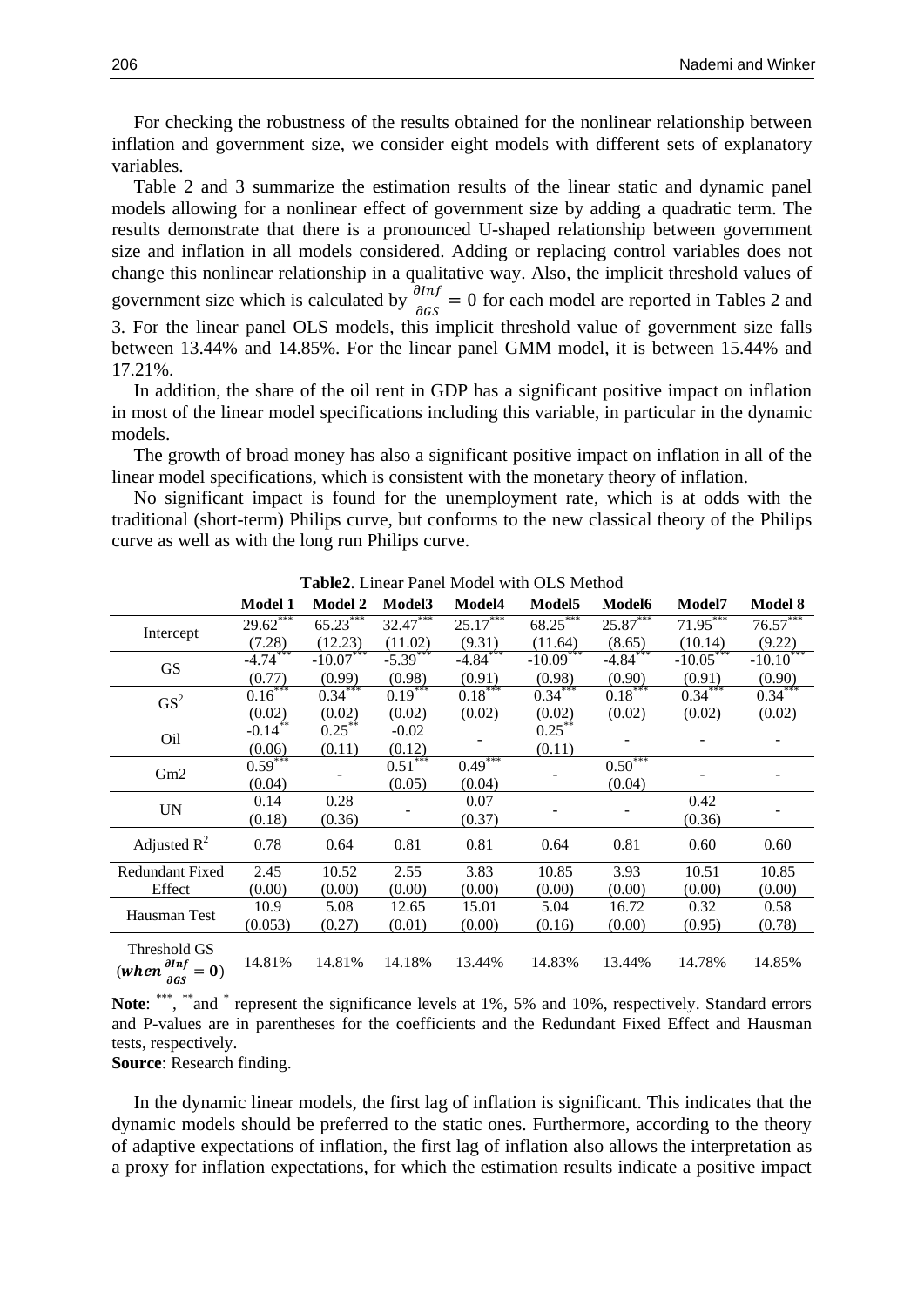on actual inflation. The results of first and second order Arellano and Bond (1991) test Arellano and Bond (1991)'s test indicates that the null hypothesis of no first-order autocorrelation was rejected while the second-order autocorrelation was not confirmed. Finally, the J-statistic of the Sargan test for the validity of instrument variables indicates that the null hypothesis of exogeneity of instrumental variables does not have to be rejected.

|                                                                | <b>Model 1</b>        | <b>Model 2</b> | Model <sub>3</sub>     | Model4      | Model <sub>5</sub> | <b>Model6</b> | Model7      | <b>Model 8</b>          |
|----------------------------------------------------------------|-----------------------|----------------|------------------------|-------------|--------------------|---------------|-------------|-------------------------|
|                                                                | $0.38***$             | $0.41***$      | $0.377***$             | $0.41***$   | $0.375***$         | $0.370***$    | 0.425       | 0.42                    |
| $Inf(-1)$                                                      | (0.01)                | (0.004)        | (0.005)                | (0.002)     | (0.001)            | (0.003)       | (0.001)     | (0.001)                 |
| <b>GS</b>                                                      | $-4.82$ <sup>**</sup> | $-5.07***$     | $-5.436***$            | $-4.649***$ | $-5.532***$        | $-6.224***$   | $-5.176***$ | $-5.14***$              |
|                                                                | (2.22)                | (0.79)         | (0.928)                | (0.412)     | (0.519)            | (1.57)        | (0.16)      | (0.11)                  |
| GS <sup>2</sup>                                                | $0.14***$             | $0.16***$      | $0.176***$             | $0.149***$  | $0.171***$         | $0.188***$    | $0.156***$  | $0.\overline{15}^{***}$ |
|                                                                | (0.06)                | (0.02)         | (0.028)                | (0.011)     | (0.015)            | (0.04)        | (0.004)     | (0.003)                 |
|                                                                | $0.23*$               | $0.20***$      | $0.128***$             | $0.146***$  |                    |               |             |                         |
| Oil                                                            | (0.12)                | (0.01)         | (0.044)                | (0.009)     |                    |               |             |                         |
|                                                                | $0.06***$             |                | $0.066$ <sup>***</sup> |             | $0.093***$         | $0.088***$    |             |                         |
| Gm2                                                            | (0.01)                |                | (0.004)                |             | (0.006)            | (0.01)        |             |                         |
|                                                                | 0.79                  | $-0.38$        |                        |             |                    | $0.954$ *     | 0.024       |                         |
| $\ensuremath{\text{UN}}$                                       | (0.61)                | (0.31)         |                        |             |                    | (0.52)        | (0.14)      |                         |
| Arellano-Bond                                                  | $-4.87$               | $-4.68$        | $-4.87$                | $-4.61$     | $-4.98$            | $-4.98$       | $-4.69$     | $-4.72$                 |
| AR(1)                                                          | (0.00)                | (0.00)         | (0.00)                 | (0.00)      | (0.00)             | (0.00)        | (0.00)      | (0.00)                  |
| Arellano-Bond                                                  | 0.52                  | $-0.62$        | 0.50                   | $-0.92$     | 0.42               | 0.47          | $-0.92$     | $-0.93$                 |
| AR(2)                                                          | (0.60)                | (0.53)         | (0.61)                 | (0.35)      | (0.67)             | (0.63)        | (0.35)      | (0.35)                  |
|                                                                | 8.47                  | 10.44          | 9.802                  | 10.537      | 12.599             | 12.05         | 12.784      | 12.86                   |
| J-statistic                                                    | (0.38)                | (0.40)         | (0.36)                 | (0.39)      | (0.32)             | (0.21)        | (0.23)      | (0.30)                  |
| Threshold GS<br>(when $\frac{\partial lnf}{\partial GS} = 0$ ) | 17.21%                | 15.84%         | 15.44%                 | 15.60%      | 16.17%             | 16.55%        | 16.58%      | 17.13%                  |
|                                                                |                       |                |                        |             |                    |               |             |                         |

**Table3**. Linear Dynamic Panel Model with GMM Method

Note: \*\*\*, \*\*and \* represent the significance levels at 1%, 5% and 10%, respectively. Standard errors and P-values are in parentheses for the coefficients and the Arellano–Bond and J-statistic tests, respectively.

**Source**: Research finding.



**Figure 2.** Impact Curve of Government Size for Panel Models with OLS Method **Source**: Research finding.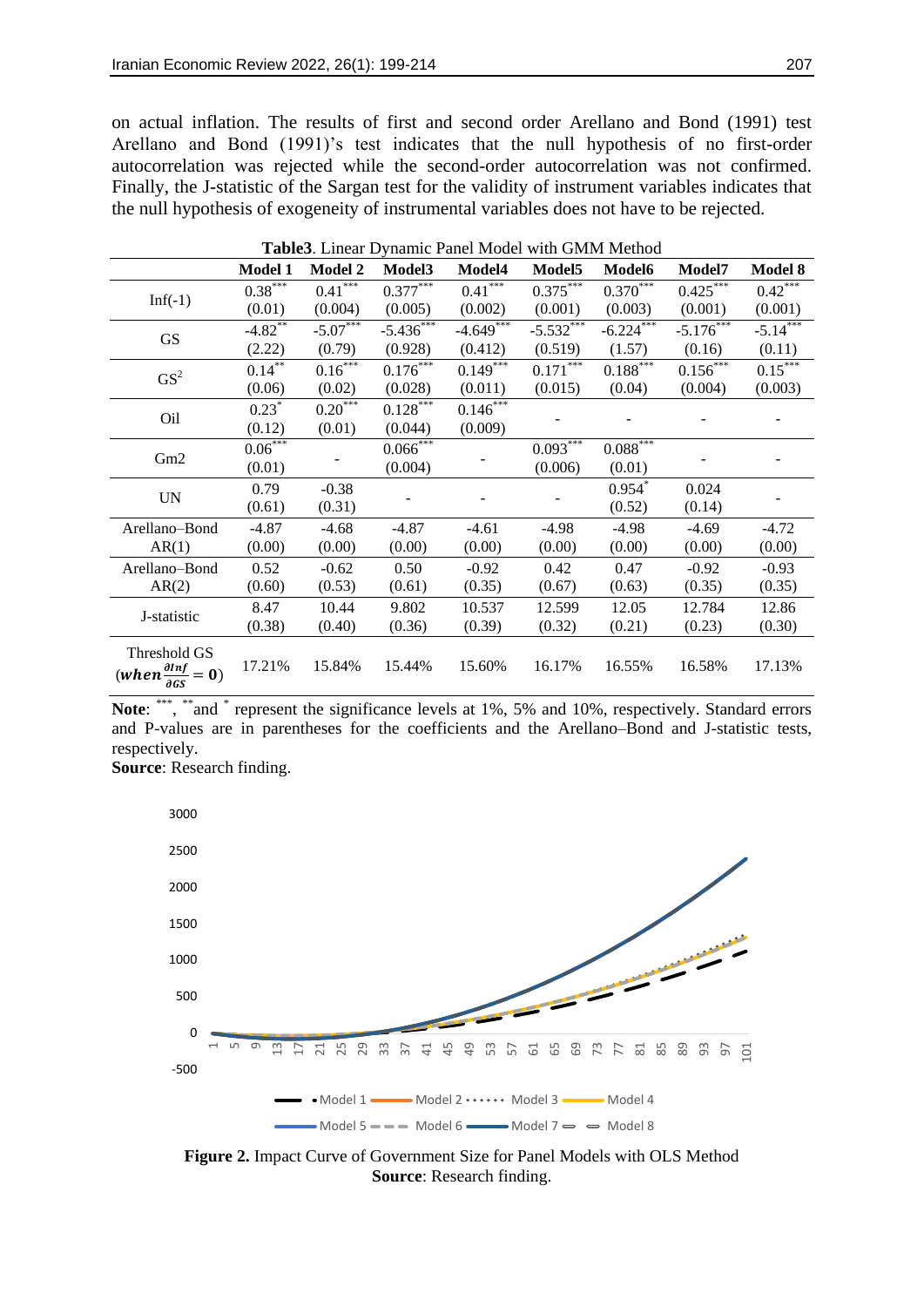

**Figure 3.** Impact Curve of Government Size for Panel Models with GMM Method **Source**: Research finding.

Figures 2 and 3 exhibit the partial effect of government size on inflation taking into account the quadratic term. The form of these impact curves is quite similar with a minimum for a government share between 15 and 20%.

Now, we turn to presenting the results of the threshold panel models including fixed effect threshold panel and random effect threshold panel as static models and dynamic threshold panel GMM models. As in the case of the panel models, for checking the robustness of the nonlinear relationship between inflation and government size, we provide results for eight models with different sets of explanatory variables.

|                                           | Model1                | Model2       | Model <sub>3</sub>    | Model4                   | Model <sub>5</sub>       | Model 6       | <b>Model 7</b> | <b>Model 8</b> |  |
|-------------------------------------------|-----------------------|--------------|-----------------------|--------------------------|--------------------------|---------------|----------------|----------------|--|
| Intercept (When                           | 3.54                  | 0.82         | 8.03                  | 2.87                     | 0.72                     | $15.03***$    | $8.99*$        | 13.85          |  |
| $GS \le 17.76$                            | (8.49)                | (8.3)        | (4.87)                | (8.58)                   | (0.92)                   | (3.35)        | (5.29)         | (3.06)         |  |
| Intercept (When $-101.\overline{3}^{***}$ |                       | $-105.47$    | $-130.55$ ***         | $-103.92$ <sup>***</sup> | $-103.01$ <sup>***</sup> | $-114.96$ *** | $-131.06$ ***  | $-115.61$      |  |
| GS > 17.76                                | (26.31)               | (26.41)      | (47.58)               | (26.88)                  | (25.86)                  | (46.83)       | (47.88)        | (46.87)        |  |
| GS (When                                  | $-0.054$              | $-0.06$      | $-0.31$               | $-0.012$                 | $-0.09$                  | $-0.37***$    | $-0.31$        | $-0.37***$     |  |
| $GS \le 17.76$                            | (0.47)                | (0.49)       | (0.31)                | (0.46)                   | (0.49)                   | (0.15)        | (0.31)         | (0.15)         |  |
| GS (When                                  | $5.06***$             | $5.30^{***}$ | $6.33***$             | $5.23***$                | $5.16***$                | $6.15***$     | $6.33***$      | $6.14***$      |  |
| GS > 17.76                                | (0.20)                | (1.42)       | (2.40)                | (1.44)                   | (1.33)                   | (2.40)        | (2.41)         | (2.40)         |  |
| Oil                                       | $-0.002$              |              | $0.13$ <sup>***</sup> |                          | 0.01                     |               | $0.13***$      |                |  |
|                                           | (0.06)                |              | (0.03)                |                          | (0.06)                   |               | (0.03)         |                |  |
|                                           | $0.37$ <sup>***</sup> | $0.34***$    |                       | $0.35***$                | $0.36***$                |               |                |                |  |
| Gm2                                       | (0.08)                | (0.07)       |                       | (0.07)                   | (0.08)                   |               |                |                |  |
|                                           | $-0.31$ <sup>*</sup>  |              |                       | $-0.29$                  |                          | $-0.12$       | $-0.07$        |                |  |
| <b>UN</b>                                 | (0.18)                |              |                       | (0.18)                   |                          | (0.09)        | (0.09)         |                |  |
| Threshold                                 | 17.76                 | 17.76        | 17.76                 | 17.76                    | 17.76                    | 17.76         | 17.76          | 17.76          |  |
| Value                                     | (0.00)                | (0.00)       | (0.00)                | (0.00)                   | (0.00)                   | (0.00)        | (0.00)         | (0.00)         |  |
| Adjusted $R^2$                            | 0.69                  | 0.69         | 0.57                  | 0.69                     | 0.69                     | 0.57          | 0.57           | 0.57           |  |

**Table 4.** Threshold Panel Model with Government Size as a Threshold Variable (Fixed Effects)

Note: \*\*\*, \*\*and \* represent the significance levels at 1%, 5% and 10%, respectively. Standard errors and P-values are in parentheses for the coefficients and the threshold value, respectively. **Source**: Research finding.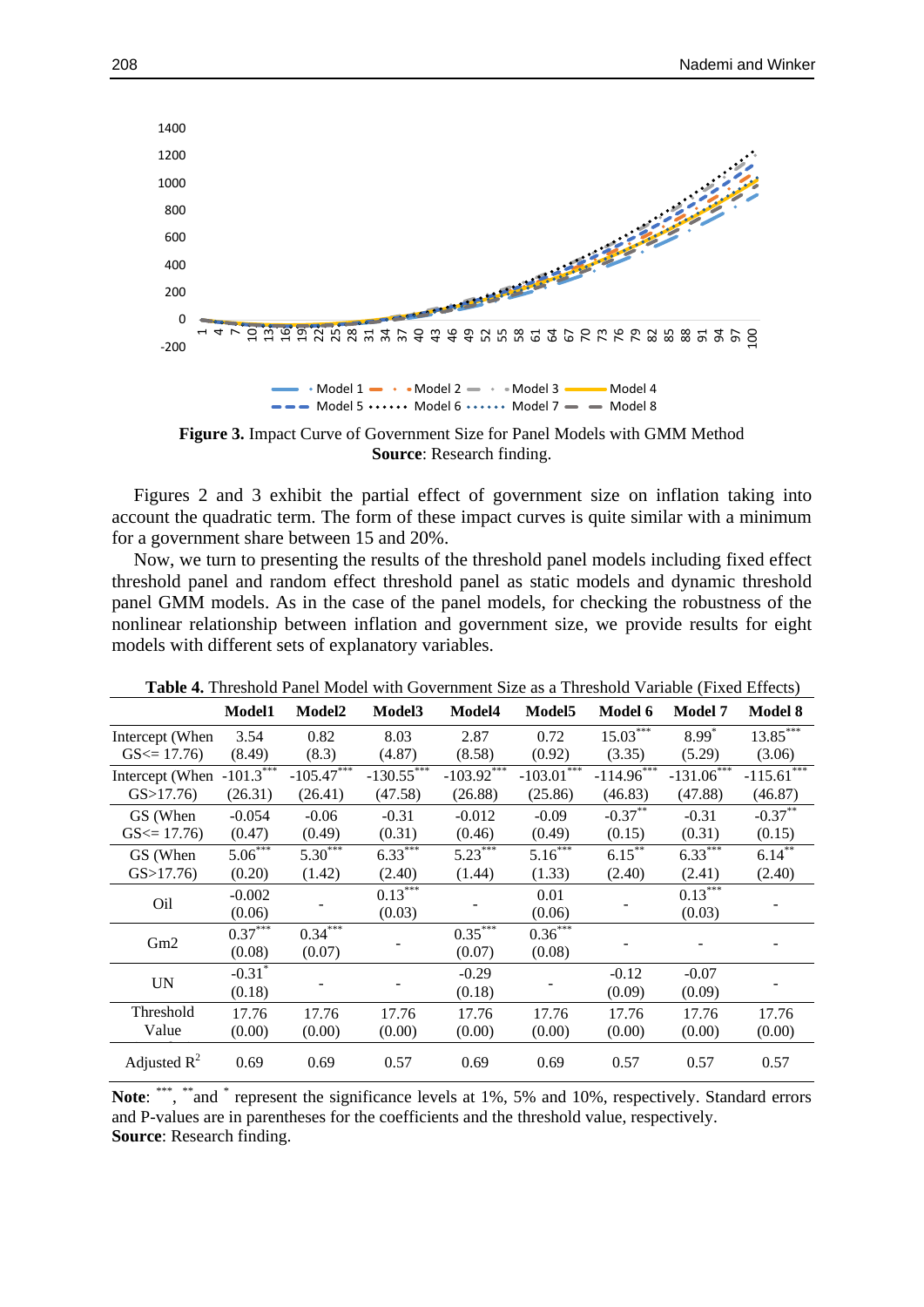|                 | <b>Model1</b>          | Model2      | Model <sub>3</sub>    | Model4                | Model5      | <b>Model 6</b> | <b>Model 7</b> | <b>Model 8</b>             |
|-----------------|------------------------|-------------|-----------------------|-----------------------|-------------|----------------|----------------|----------------------------|
| Intercept (When | $-1.83$                | $-6.55$     | 1.59                  | $-6.77$               | $-1.58$     | $18.39***$     | 0.83           | $19.72***$                 |
| $GS \le 17.76$  | (6.47)                 | (3.97)      | (7.76)                | (4.46)                | (3.75)      | (5.03)         | (9.42)         | (4.62)                     |
| Intercept       | $-88.\overline{61}***$ | $-89.87***$ | $-190.0$ ***          | $-91.55***$           | $-86.41***$ | $-187.57***$   | $-198.38***$   | $-186.\overline{56}^{***}$ |
| (When           | (23.96)                | (21.11)     | (44.37)               | (21.80)               | (19.87)     | (46.83)        | (43.97)        | (36.87)                    |
| GS > 17.76      |                        |             |                       |                       |             |                |                |                            |
| GS (When        | $-0.09$                | 0.11        | $-0.54$               | $-0.09$               | $-0.06$     | $-0.90^{**}$   | $-0.51$        | $-90.61$ **                |
| $GS \le 17.76$  | (0.38)                 | (0.24)      | (0.43)                | (0.23)                | (0.22)      | (0.37)         | (0.43)         | (36.87)                    |
| GS (When        | $4.31***$              | $4.49***$   | $9.38$ <sup>***</sup> | $4.57$ <sup>***</sup> | 4.21        | 9.37           | $9.38***$      | $9.38$ <sup>***</sup>      |
| GS > 17.76      | (0.20)                 | (0.99)      | (2.15)                | (1.02)                | (0.96)      | (2.41)         | (2.13)         | (2.40)                     |
| Oil             | $-0.10$                |             | $0.41***$             |                       | $-0.10$     |                | $0.42***$      |                            |
|                 | (0.18)                 |             | (0.08)                |                       | (0.07)      |                | (0.07)         |                            |
| Gm2             | $0.64***$              | $0.61***$   |                       | $0.61$ <sup>***</sup> | $0.65***$   |                |                |                            |
|                 | (0.08)                 | (0.09)      |                       | (0.09)                | (0.10)      |                |                |                            |
| <b>UN</b>       | 0.07                   |             |                       | 0.06                  |             | 0.13           | $-0.01$        |                            |
|                 | (0.18)                 |             |                       | (0.15)                |             | (0.32)         | (0.40)         |                            |
| Threshold       | 17.76                  | 17.76       | 17.76                 | 17.76                 | 17.76       | 17.76          | 17.76          | 17.76                      |
| Value           | (0.00)                 | (0.00)      | (0.00)                | (0.00)                | (0.00)      | (0.00)         | (0.00)         | (0.00)                     |
| (P-Value)       |                        |             |                       |                       |             |                |                |                            |
| Adjusted $R^2$  | 0.77                   | 0.76        | 0.57                  | 0.75                  | 0.77        | 0.53           | 0.57           | 0.53                       |

**Table 5.** Threshold Panel Model with Government Size as a Threshold Variable (Random Effects)

Note: \*\*\*, \*\*and \* represent the significance levels at 1%, 5% and 10%, respectively. Standard errors and P-values are in parentheses for the coefficients and the threshold value, respectively. **Source**: Research finding.

| <b>Table 6.</b> Dynamic Threshold Panel Model with Government Size as a Threshold Variable (GMM Method) |  |
|---------------------------------------------------------------------------------------------------------|--|
|---------------------------------------------------------------------------------------------------------|--|

|                            | Model 1              | Model2     | Model3     | Model4     | Model5                | Model 6                | Model7                      | Model 8                |
|----------------------------|----------------------|------------|------------|------------|-----------------------|------------------------|-----------------------------|------------------------|
| $Inf(-1)$                  | $0.39***$            | $0.38***$  | $0.40***$  | $0.37***$  | $0.38^{\ast\ast\ast}$ | $0.41***$              | $0.40^{\ast\ast\ast}$       | $0.41***$              |
|                            | (0.01)               | (0.001)    | (0.001)    | (0.001)    | (0.003)               | (0.001)                | (0.001)                     | (0.0006)               |
| GS (When                   | $-0.96**$            | $-1.09***$ | $-1.07***$ | $-1.13***$ | $-1.09***$            | $-1.08***$             | $-0.87***$                  | $-1.01$ <sup>***</sup> |
| GS < 17.76                 | (0.46)               | (0.18)     | (0.28)     | (0.28)     | (0.29)                | (0.08)                 | (0.32)                      | (0.06)                 |
| GS (When                   | $3.99***$            | $3.56***$  | $3.49***$  | $3.53***$  | $3.99***$             | $3.31***$              | $4.06***$                   | $3.21***$              |
| GS > 17.76                 | (0.10)               | (0.02)     | (0.03)     | (0.01)     | (0.03)                | (0.009)                | (0.04)                      | (0.01)                 |
| O <sub>il</sub>            | $0.23$ <sup>**</sup> |            | $0.13***$  |            | $0.16***$             |                        | $0.22^{\overline{2}^{***}}$ |                        |
|                            | (0.09)               |            | (0.01)     |            | (0.03)                |                        | (0.01)                      |                        |
|                            | 0.01                 | $0.06***$  |            | $0.06***$  | $0.02***$             |                        |                             |                        |
| Gm2                        | (0.01)               | (0.002)    |            | (0.001)    | (0.004)               |                        |                             |                        |
| $\ensuremath{\text{UN}}$   | 0.03                 |            |            | 0.28       |                       | $-0.18$ <sup>***</sup> | $-1.25$                     |                        |
|                            | (0.61)               |            |            | (0.19)     |                       | (0.06)                 | (0.32)                      |                        |
| Arellano-Bond              | $-4.30$              | $-4.67$    | $-3.83$    | $-4.49$    | $-4.33$               | $-3.95$                | $-3.57$                     | $-3.98$                |
| AR(1)                      | (0.00)               | (0.00)     | (0.00)     | (0.00)     | (0.00)                | (0.00)                 | (0.00)                      | (0.00)                 |
| Arellano-Bond              | 0.53                 | 0.54       | $-1.54$    | 0.48       | 0.46                  | $-1.44$                | $-1.01$                     | $-1.66$                |
| AR(2)                      | (0.59)               | (0.58)     | (0.12)     | (0.62)     | (0.64)                | (0.14)                 | (0.31)                      | (0.09)                 |
|                            | 7.08                 | 9.22       | 8.12       | 8.80       | 7.62                  | 10.70                  | 8.46                        | 11.69                  |
| J-statistic                | (0.42)               | (0.41)     | (0.52)     | (0.35)     | (0.47)                | (0.29)                 | (0.38)                      | (0.30)                 |
| Threshold Value            | 17.76                | 17.76      | 17.76      | 17.76      | 17.76                 | 17.76                  | 17.76                       | 17.76                  |
| $(P-Value for F1-Test)$    | (0.00)               | (0.00)     | (0.00)     | (0.00)     | (0.00)                | (0.00)                 | (0.00)                      | (0.00)                 |
| P-Value for $F_2$ -Test    | 0.99                 | 0.99       | 0.99       | 0.99       | 0.99                  | 0.99                   | 0.99                        | 0.99                   |
| <b>Interval Confidence</b> |                      |            |            |            |                       |                        |                             |                        |
| for Threshold Value        | [17.74,              | [17.74,    | [17.71,    | [17.71,    | [17.71,               | [17.71,                | [17.71,                     | [17.71,                |
| (at 5% Significance        | 18.45]               | 18.45]     | 18.45]     | 18.45]     | 18.45]                | 18.45]                 | 18.45]                      | 18.45]                 |
| Level)                     |                      |            |            |            |                       |                        |                             |                        |

Note: \*\*\*, \*\*and \* represent the significance levels at 1%, 5% and 10%, respectively. Standard errors and Pvalues are in parentheses for the coefficients and the Arellano–Bond and J-statistic tests, respectively. **Source**: Research finding.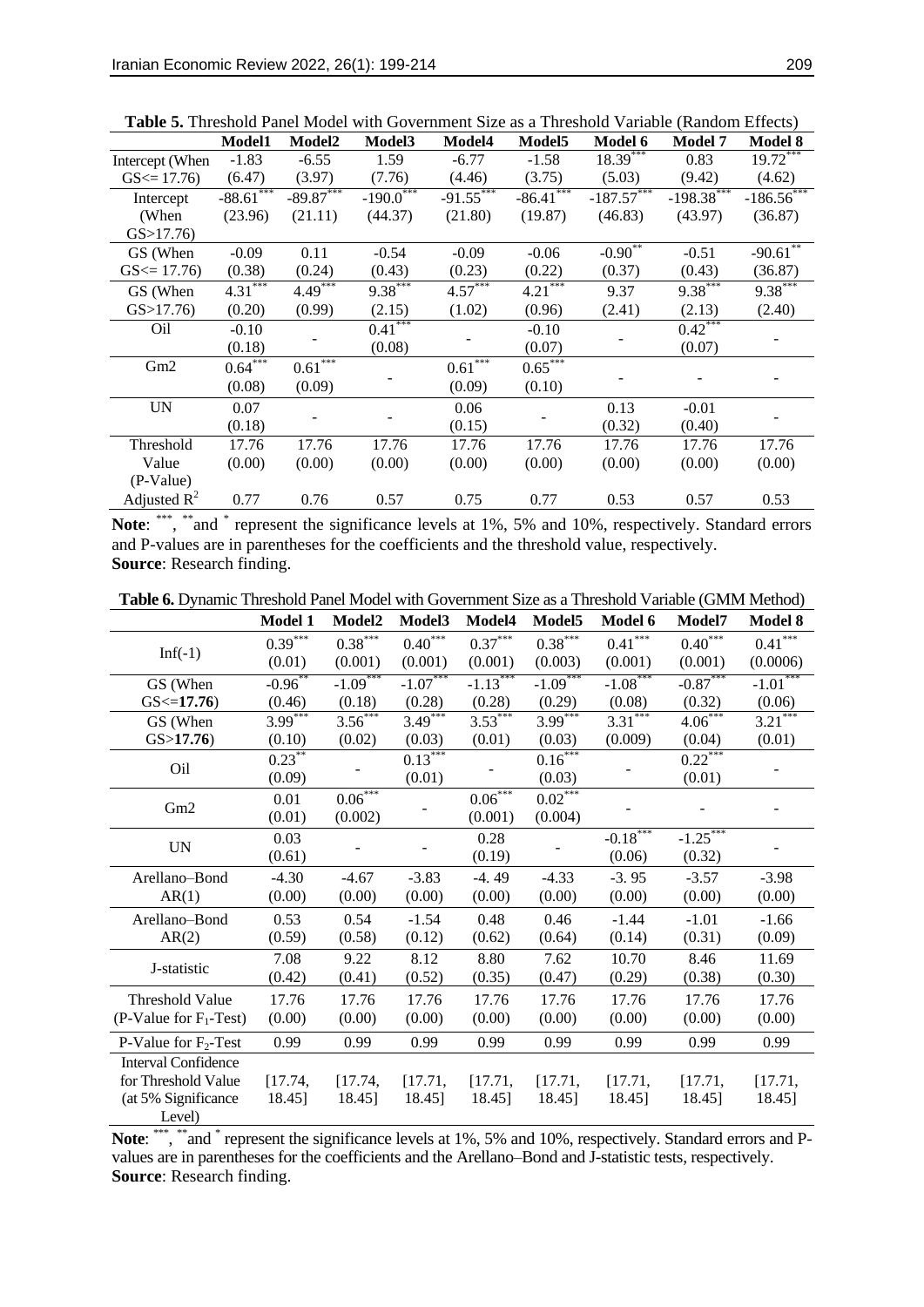Tables 4, 5, and 6 show the estimation results of both the static and dynamic threshold panel models. Tables 4 and 5 provide the results of the threshold panel model according to equation (2), which includes the estimated threshold level of government size. According to the results of the linearity tests shown in Tables 4, 5, and 6, the threshold effect in the model is significant. In addition, the results of  $F_2$  test for dynamic models indicate that we cannot reject the null hypothesis of one threshold vale at 5% significance level. Consequently, there is only one threshold value. Furthermore, the confidence intervals for the threshold value are rather tight for all dynamic threshold panel models.

According to the estimation results in both threshold models, government size has a nonlinear impact on inflation. The threshold value of government size is estimated as 17.76% for all the threshold panel models with different control variables. Below this level of government size, in most fixed and random effect models, government size and inflation rate exhibit a negative relationship (insignificant or significant), i.e., with increasing government size inflation decreases. However, above this critical level of government size, in all static threshold models, there is a positive relationship between government size and inflation, i.e., an increase in government size will increase inflation. Also in all dynamic threshold panel models, there exists a significant U-shaped relationship between government size and inflation in OPEC countries.

These results confirm our hypothesis that government size has a non-linear impact on inflation in OPEC countries<sup>1</sup>. This finding is in line with the theoretical framework regarding supply side effects as discussed by Armey (1995).

|      |                   |        | Algeria Angola Ecuador | Equatorial<br>Guinea |   |        |        |        | Gabon Iran Iraq Kuwait Libya Nigeria Qatar |        | $\mathbf{KSA}$ | <b>UAE</b> | Venezuela |
|------|-------------------|--------|------------------------|----------------------|---|--------|--------|--------|--------------------------------------------|--------|----------------|------------|-----------|
| 2000 |                   | $^{+}$ |                        |                      |   |        | $^{+}$ | $^{+}$ |                                            | $+$    | $\! +$         |            |           |
| 2001 | ٠                 | $^{+}$ | ٠                      |                      |   |        | $\! +$ | $\! +$ |                                            | $^{+}$ |                |            |           |
| 2002 |                   | $^{+}$ |                        |                      |   | $^{+}$ | $^{+}$ |        |                                            |        | $^{+}$         |            |           |
| 2003 |                   | $+$    |                        |                      |   |        | $^{+}$ |        |                                            |        | $+$            |            |           |
| 2004 |                   | $^{+}$ |                        |                      |   | $+$    | $^{+}$ |        |                                            |        | $+$            |            |           |
| 2005 |                   | $\! +$ |                        |                      |   | $^{+}$ |        |        |                                            |        | $^+$           |            |           |
| 2006 |                   | $+$    |                        |                      |   |        |        |        |                                            |        | $+$            |            |           |
| 2007 | ٠                 |        |                        |                      |   | $+$    |        |        |                                            |        | $\! +$         |            |           |
| 2008 |                   |        |                        |                      |   |        |        |        |                                            |        |                |            |           |
| 2009 |                   |        |                        |                      | ۰ | $^{+}$ | $+$    |        |                                            |        | $+$            |            |           |
| 2010 |                   |        |                        |                      |   | $+$    |        |        |                                            |        | $^{+}$         |            |           |
| 2011 | $^{+}$            | $\! +$ |                        |                      |   |        |        |        |                                            |        | $^{+}$         |            |           |
| 2012 | $\qquad \qquad +$ | $^{+}$ | ۰                      |                      |   |        |        |        |                                            |        | $\! +$         |            |           |
| 2013 | $\qquad \qquad +$ | $\! +$ | ۰                      |                      |   | $^{+}$ |        |        |                                            |        | $\ddot{}$      |            |           |
| 2014 | $^{+}$            | $\! +$ |                        |                      |   | $+$    |        |        |                                            |        | $^{+}$         |            |           |
| 2015 | $^{+}$            |        |                        | $^{+}$               |   | $^{+}$ | $^{+}$ |        |                                            | $^{+}$ | $^{+}$         |            |           |

**Table 7.** Government Size of OPEC Countries Comparing with Threshold Level of 17.76%

**Note**: Symbol (+/-) indicating whether the corresponding observation is in the upper or lower regime of government size (Symbol + for GS>17.76%. and symbol – for GS<17.76%) **Source**: Research finding.

**.** 

<sup>1.</sup> As a robustness check, we re-estimated both the dynamic threshold and linear panel models leaving out the observations for Venezuela and Angola, which show the highest inflation rates among all OPEC countries. The results indicate that the qualitative findings regarding the nonlinear impact of government size on inflation do not change.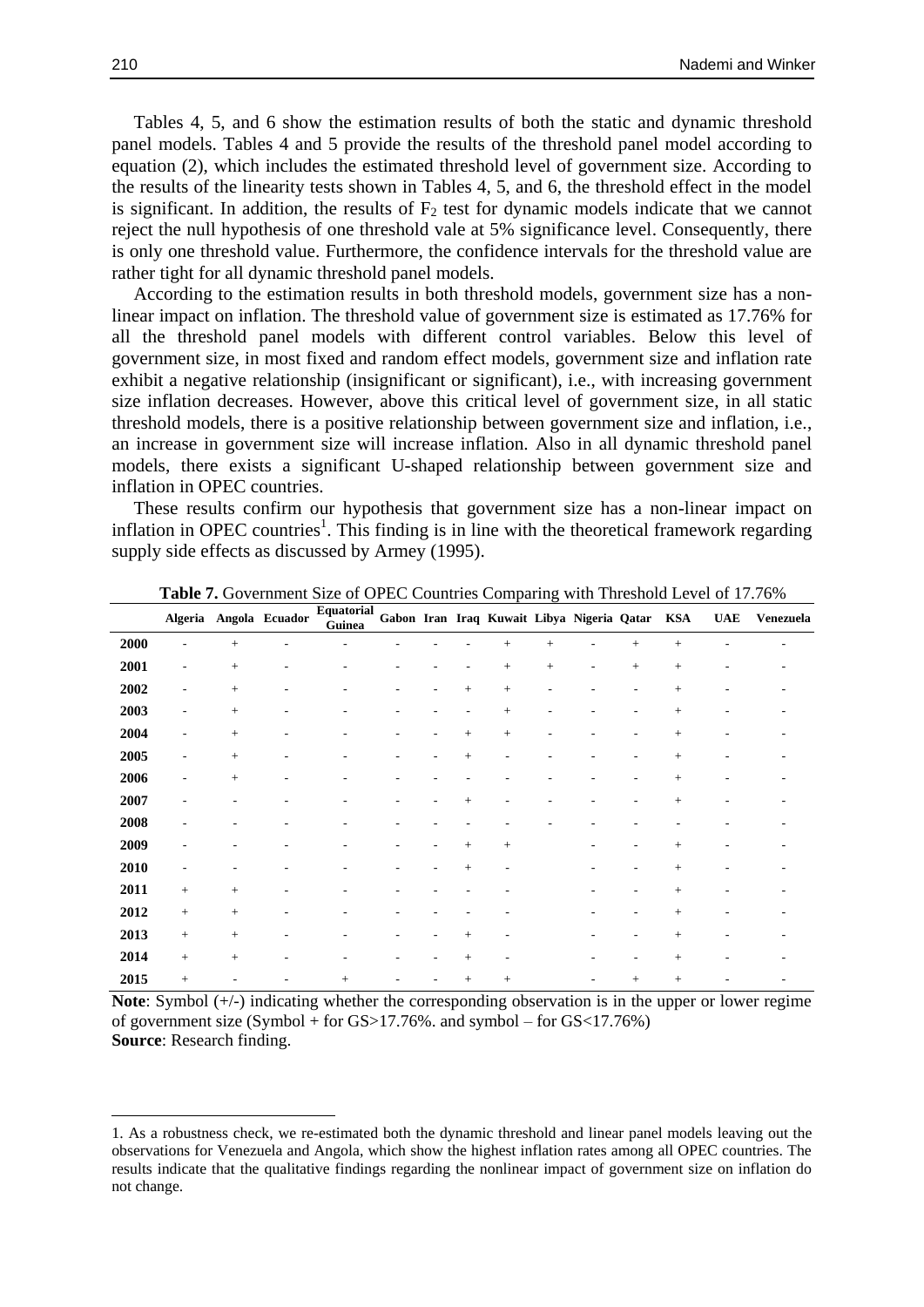Table 7 indicates which countries have been above/below the threshold level of government size during the period of 2000-2015. Table 7 shows that the countries Ecuador, Gabon, Iran, Nigeria, UAE and Venezuela were below the threshold level of government size in the considered period. The government size of KSA was above the threshold level for the whole period except in 2008. Also in Angola and Iraq in most of the years from 2000 to 2105, the government size was above the threshold value.

The growth of broad money has a significant positive impact on inflation in most of the threshold panel models – except Model 1 in Table 6, where the coefficient is not significant) –that is consistent with the monetary theory of inflation. However, the size of the estimated coefficient is very small. These small estimates together with the large estimated coefficients of government size confirms that the OPEC economies may be good examples for the weak form of the fiscal theory of inflation also emphasized by Sargent (1982).

As in the linear models, the unemployment rate has no significant impact on inflation in most of the estimated threshold panel models, which is at odds with the existence of a relationship as described by the Keynesian Philips Curve for the OPEC countries. This finding may be rather consistent with the new classical theory of the Philips curve as well as with the monetarist long run theory of the Philips curve. This finding suggests that the policy makers in these countries cannot use demand side policies like monetary and fiscal expanding policies for decreasing unemployment because there is not a robust tradeoff between inflation and unemployment. Instead, it might be better to pursue supply side policies like reforming the institutional framework and investing on research and development in order to decrease unemployment.

The oil rent (as percentage share of GDP) exhibits a significant positive impact on inflation in most of the threshold panel models, especially in the dynamic versions. Thus, it seems that the oil rent is a relevant source of inflation in OPEC countries. As already described, oil revenue accrues in non-domestic currency ("petrodollars"). In order to use this income for funding of government expenditures, the petrodollars have to be exchanged for domestic currency at the central bank. If this process is not neutralized by open market policies, it results in the creation of new base money. Eventually, if output does not grow at the same pace as the money creation does (due to the oil income), inflation might increase.

In dynamic threshold model, the first lag of inflation is significant in all models that indicate the inflation expectation has a significant positive impact on inflation that is consistent with monetary theory of inflation. Furthermore, it shows that the dynamic models may have more efficient estimation than static threshold models. Arellano and Bond (1991)'s test indicates that the null hypothesis of no first-order autocorrelation was rejected while the second-order autocorrelation was not confirmed. Also, the results of J-statistic indicate that the null hypothesis of erogeneity of instrument variables has not been rejected in all dynamic threshold models.

Finally, comparing the results of the linear quadratic models with the threshold models also confirms our hypothesis that there is a threshold impact of government size on inflation in OPEC countries.

### **Conclusion**

The paper presents empirical evidence on the relationship between government size and the inflation rate in OPEC countries. Taking into account potential non-linearities, both with regard to the level of the inflation rate and the impact of government size, different static and dynamic linear and threshold models are estimated for the inflation rate. The estimation results confirm that the impact of government size on inflation is non-linear. For a government size below the threshold defined implicitly by the estimated threshold models and the linear models allowing for a quadratic form of the impact of government size, an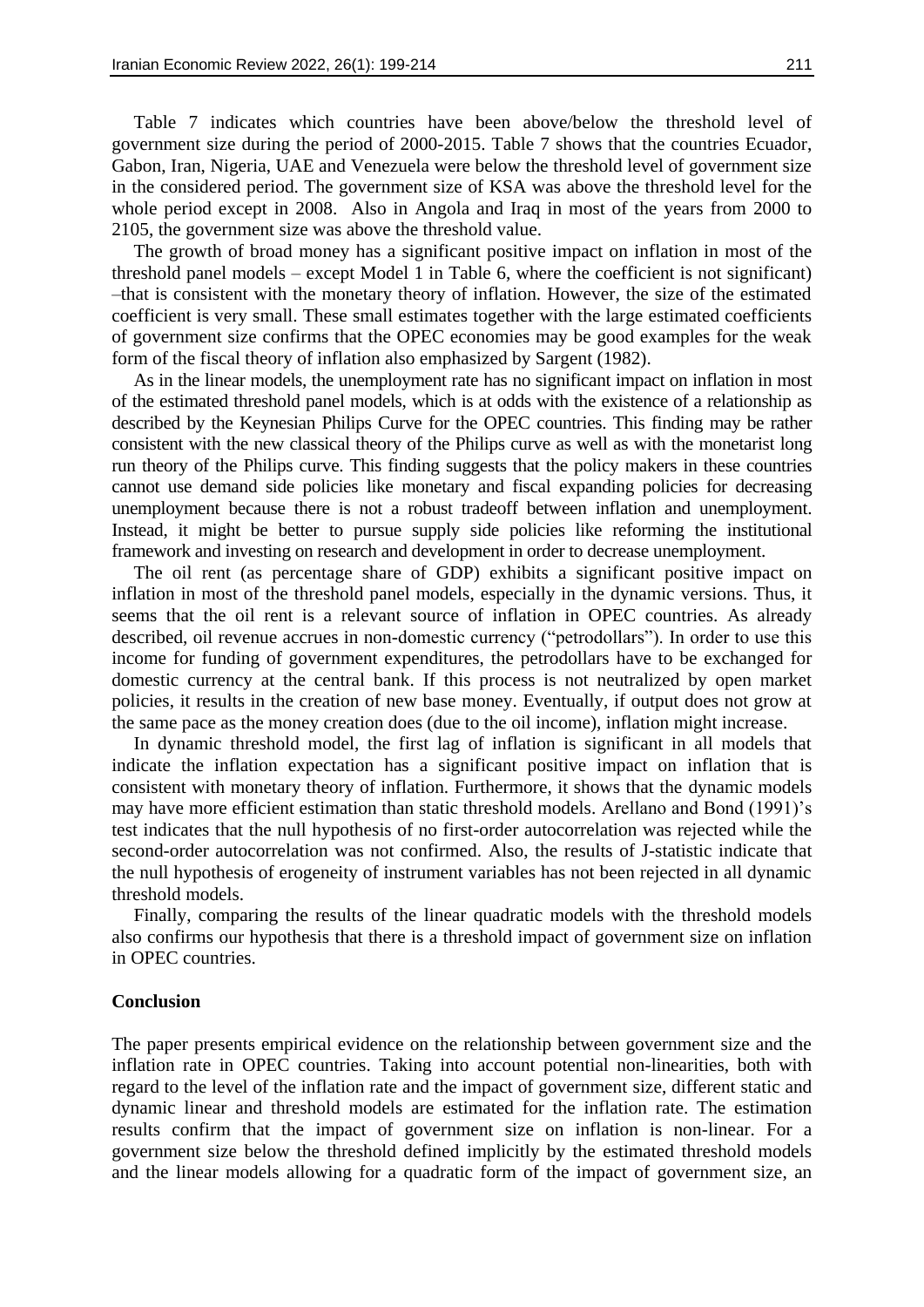increase in government size has a significant negative impact on inflation, while the sign of the effect changes for higher values of government size.

For the unemployment rate, no significant effect on inflation is found in most of the linear and nonlinear panel models, which is considered as support for the new classical theory of the Philips curve as well as for the concept of a long run Philips curve in monetary theory. This finding suggests that policy makers in these countries may rather focus on supply side policies to decrease unemployment in their countries as no significant link between unemployment rate and inflation rate is found.

Furthermore, in most of the linear and nonlinear models, the broad money growth and oil rent have a significant positive impact on inflation. The small size of the coefficient of the growth of broad money alongside the large size of the coefficient of government size may be taken as confirmation of the weak form of the fiscal theory also emphasized by Sargent (1982).

Summing up, our findings differ from previous studies such as Grilli et al. (1991), Campillo and Miron (1997) and Han and Muligan (2008) who found a linear relationship between government size and inflation. Han and Muligan (2008) indicate that there is a slightly positive correlation between inflation and defense spending. Additionally, there seems to be a slightly negative correlation between inflation and non-defense spending. The result of Han and Muligan (2008) is contrary to other studies such as Grilli et al. (1991) and Campillo and Miron (1997) who found a positive correlation between inflation and government size. Our results suggest that it is possible to explain the contradictory evidence of these previous studies by making use of a non-linear model for the relationship between inflation and government size at least for the case of OPEC countries. Furthermore, our findings imply that policy makers in OPEC countries may make use of the link between government expenditures and inflation in order to control the latter. Given that according to the results of the linear and nonlinear dynamic models the oil rent has a significant positive impact on inflation, policy makers in OPEC countries may also influence inflation by regulating the oil price or their quota in the supply of oil. In principle, they could save their excess oil income when the price is high to deal with a budget deficit that might come up when facing negative oil price shocks.

Future research might focus on the specific institutional setting and economic structure of OPEC countries to understand better what triggers the identified non-linear relationships. A deeper understanding of these mechanisms together with the empirical findings provided might help to improve economic policy targeting the high and volatile inflation rate in some OPEC countries like as Angola, Venezuela and Iran.

#### **References**

- [1] Abounoori, E., & Nademi, Y. (2010). Government Size Threshold and Economic Growth in Iran. *International Journal of Business and Development Studies, 2*(1), 95-108.
- [2] Arellano, M., & Bond, S. (1991). Some Tests of Specification for Panel Data: Monte Carlo Evidence and an Application to Employment Equations. *The Review of Economic Studies, 58*(2), 277-297
- [3] Armey, R. K. (1995). The Freedom Revolution: The New Republican House Majority Leader Tells Why Big Government Failed, Why Freedom Works, and How We Will Rebuild America, Regnery Pub. Retrieved from https://www.amazon.com/Freedom-Revolution-Republican-Majority-Government/dp/0895264692.
- [4] Campillo, M., & Miron, J. A. (1997). Why does Inflation Differ across Countries? (335-362). In *Reducing Inflation: Motivation and Strategy*. Chicago: University of Chicago Press.
- [5] Chan, K. S. (1993). Consistency and Limiting Distribution of the Least Squares Estimator of a Threshold Autoregressive Model. *The Annals of Statistics*, *21*(1), 520-533.
- [6] Chen, S. T., & Lee, C. C. (2005). Government Size and Economic Growth in Taiwan: A Threshold Regression Approach. *Journal of Policy Modeling*, 27(9), 1051-1066.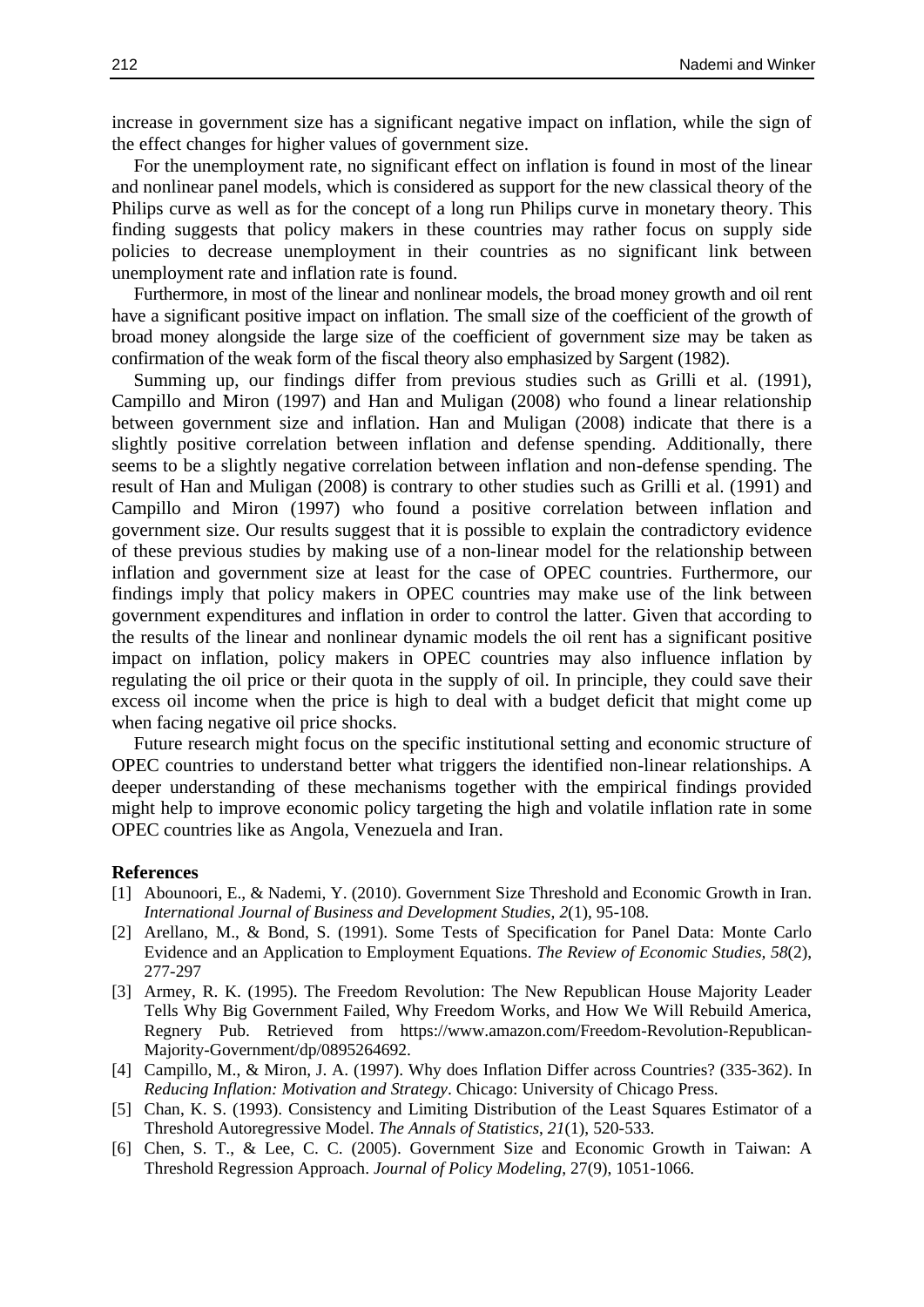- [7] Choi, I. (2001). Unit Root Tests for Panel Data. *Journal of International Money and Finance*, *20*(2), 249-272.
- [8] Dar, A. A., & AmirKhalkhali, S. (2002). Government Size, Factor Accumulation, and Economic Growth: Evidence from OECD Countries. *Journal of Policy Modeling*, *24*(7), 679-692.
- [9] Engen, E. M., & Skinner, J. (1992). Fiscal Policy and Economic Growth (w4223). *National Bureau of Economic Research*, *50*, 617-642.
- [10] Fölster, S., & Henrekson, M. (2001). Growth Effects of Government Expenditure and Taxation in Rich Countries. *European Economic Review*, *45*(8), 1501-1520.
- [11] Grilli, V., Masciandaro, D., & Tabellini, G. (1991). Political and Monetary Institutions and Public Financial Policies in the Industrial Countries. *Economic Policy*, *6*(13), 341-392.
- [12] Han, S., & Mulligan, C. B. (2008). Inflation and the Size of Government. *Review-Federal Reserve Bank of Saint Louis*, *90*(3), 245-268.
- [13] Hansen, B. E. (2000). Sample Splitting and Threshold Estimation. *Econometrica*, *68*(3), 575-603.
- [14] ---------- (1999). Threshold Effects in Non-dynamic Panels: Estimation, Testing, and Inference. *Journal of Econometrics*, *93*(2), 345-368.
- [15] ---------- (1997). Inference in TAR Models. *Studies in Nonlinear Dynamics & Econometrics*, *2*(1), 1-16.
- [16] ---------- (1996). Inference when a Nuisance Parameter is not identified under the Null Hypothesis. *Econometrica*, *64*(2), 413-430.
- [17] Jafari-Samimi, A., Nademi, Y., Ghaderi, S., & Hosseinzadeh, R. (2012). Inflation and Inflation Tax in Developing Countries; A Panel Threshold Approach. *International Journal of Academic Research in Economics and Management Sciences*, *1*(1), 82-88.
- [18] Klein, N., & Kyei, A. (2009). Understanding Inflation Inertia in Angola (9-98). Retrieved from International Monetary Fund.
- [19] Kock, U., & Grigorian, M. D. A. (2010). Inflation and Conflict in Iraq: The Economics of Shortages Revisited (10-159). Retrieved from International Monetary Fund.
- [20] Kormendi, R. C., & Meguire, P. (1986). Government Debt, Government Spending, and Private Sector Behavior: Reply. *The American Economic Review*, *76*(5), 1180-1187.
- [21] Landau, D. (1983). Government Expenditure and Economic Growth: a Cross-country Study. *Southern Economic Journal*, *49*(3), 783-792.
- [22] Levin, A., Lin, C. F., & Chu, C. S. J. (2002). Unit Root Tests in Panel Data: Asymptotic and Finite-sample Properties. *Journal of Econometrics*, *108*(1), 1-24.
- [23] Maddala, G. S., & Wu, S. (1999). A Comparative Study of Unit Root Tests with Panel Data and a New Simple Test. *Oxford Bulletin of Economics and Statistics*, *61*(S1), 631-652.
- [24] Mishkin, F. S. (2007). *The Economics of Money, Banking, and Financial Markets*. Boston: Pearson Education.
- [25] Ram, R. (1986). Government Size and Economic Growth: A New Framework and Some Evidence from Cross-section and Time-series Data. *The American Economic Review*, *76*(1), 191- 203.
- [26] Sargent, T. J. (1982). The Ends of Four Big Inflations (41-98). In *Inflation: Causes and Effects*. Chicago: University of Chicago Press.
- [27] Seo, M. H., & Shin, Y. (2016). Dynamic Panels with Threshold Effect and Endogeneity. *Journal of Econometrics*, *195*(2), 169-186.